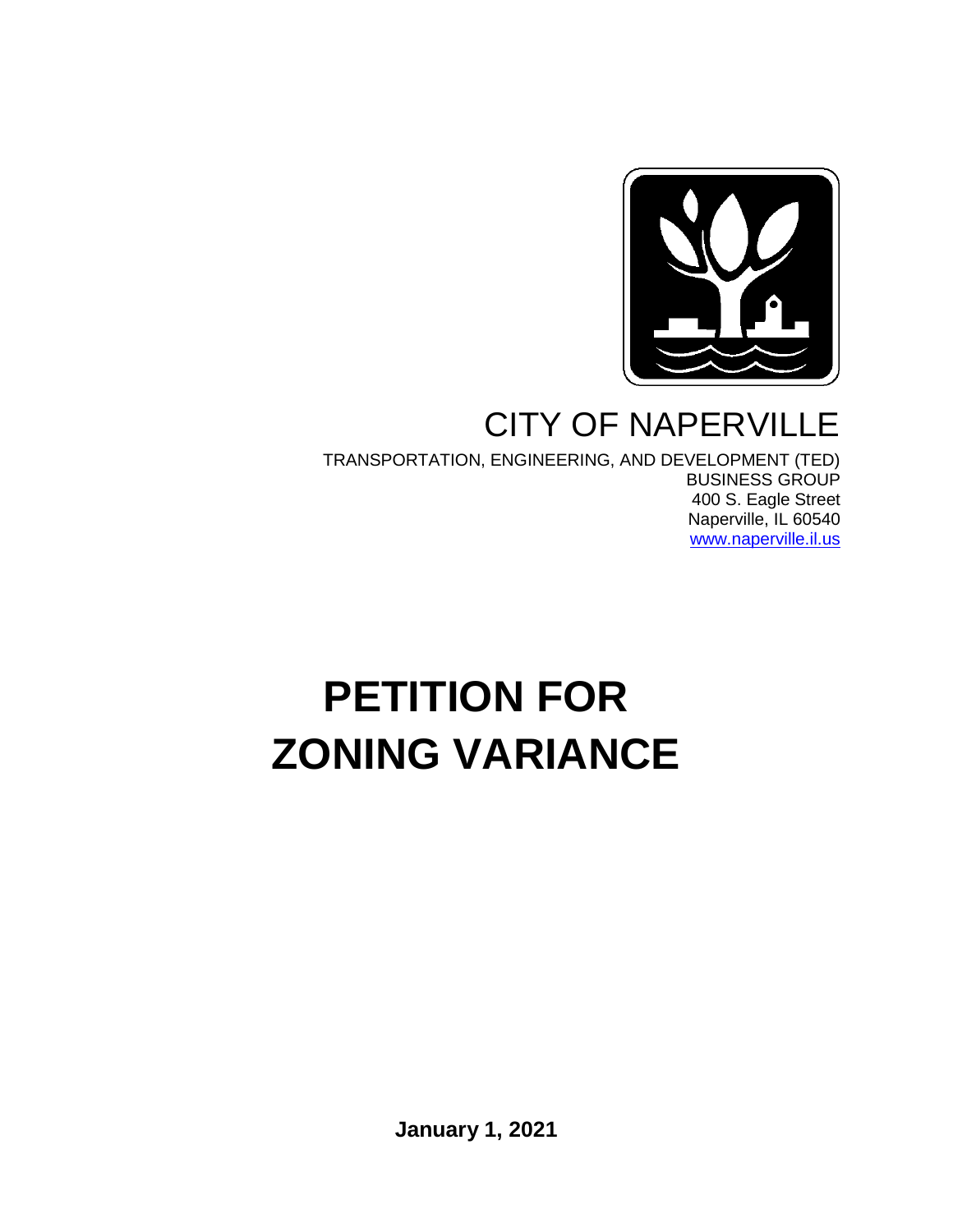### **TRANSPORTATION, ENGINEERING, & DEVELOPMENT (TED) BUSINESS GROUP**

Use this packet to request a variance from the City of Naperville zoning regulations. Zoning variances are subject to a public hearing before the Planning and Zoning Commission and approval by the Naperville City Council. This Petition for Zoning Variance is available on the City's website at [http://www.naperville.il.us/developmentpetition.aspx.](http://www.naperville.il.us/developmentpetition.aspx) Questions may be directed to the City of Naperville TED Business Group at DRT@naperville.il.us.

### *E-Plan Review*

"E-plan review" is short-hand for electronic plan review. It is the process of reviewing development submittals in a digital format instead of on paper. All development projects submitted to the City require e-plan review. All plans (e.g., site plan, engineering plans, landscape plans, etc.) and application materials (e.g. parking and traffic studies, application forms, etc.) associated with these projects must be provided to the City of Naperville electronically per the following table:

| <b>Required E-Plan Review Submittals</b>                                                                                                                                                                                          | Format*                                    | Page      |
|-----------------------------------------------------------------------------------------------------------------------------------------------------------------------------------------------------------------------------------|--------------------------------------------|-----------|
| Zoning Variance Form (Exhibit A)                                                                                                                                                                                                  | <b>PDF File</b>                            | $5 - 7$   |
| Response to Standards (Exhibit B or Exhibit C)                                                                                                                                                                                    | <b>PDF File</b>                            | $8 - 9$   |
| Disclosure of Beneficiaries (Exhibit D)                                                                                                                                                                                           | <b>PDF File</b>                            | $10 - 11$ |
| Legal Description**                                                                                                                                                                                                               | <b>MS Word File</b>                        | N/A       |
| Site Plan (e.g., Plat Survey) depicting all existing PDF File<br>structures, patios, decks, and proposed structures,<br>additions, signs, and/or fences and the setbacks from lot<br>lines to such improvements (drawn to scale). |                                            | N/A       |
| \$500 application fee                                                                                                                                                                                                             | Check payable to the<br>City of Naperville | N/A       |

**\*Submittals must comply with the formatting and filename specifications detailed in the Naperville** [PDF](https://www.naperville.il.us/services/permits--licenses/development-petition-and-application/)  [Submittal Requirements](https://www.naperville.il.us/services/permits--licenses/development-petition-and-application/) **and** [Naperville Required Submittal List](https://www.naperville.il.us/services/permits--licenses/development-petition-and-application/)**.** 

**\*\*It is the petitioner's sole responsibility to verify that the correct legal description including address and PIN(s) is being submitted. Failure to do so may result in additional resubmittals, additional fees, meeting rescheduling, project delays, etc.**

#### **OVERVIEW OF ZONING VARIANCE PROCESS**

- 1. Prior to submittal of a Petition for Zoning Variance, please email a brief description of your project to the TED Planning Department at [planning@naperville.il.us](mailto:planning@naperville.il.us) to determine whether or not a concept meeting is required. A project manager will be assigned to you at this time.
- 2. Following your concept meeting (if required), prepare a complete Petition for Zoning Variance including all items noted in the Required E-plan Review Submittals table above. All submittals shall comply with the formatting and filename specifications detailed in the Naperville [PDF Submittal](https://www.naperville.il.us/services/permits--licenses/development-petition-and-application/)  [Requirements](https://www.naperville.il.us/services/permits--licenses/development-petition-and-application/) and [Naperville Required Submittal List.](https://www.naperville.il.us/services/permits--licenses/development-petition-and-application/)
- 3. Contact your Project Manager to obtain access to Naperville's e-Review Submittal Portal. See the [Naperville E-Review S](https://www.naperville.il.us/services/permits--licenses/development-petition-and-application/)ubmittal Instructions for additional details.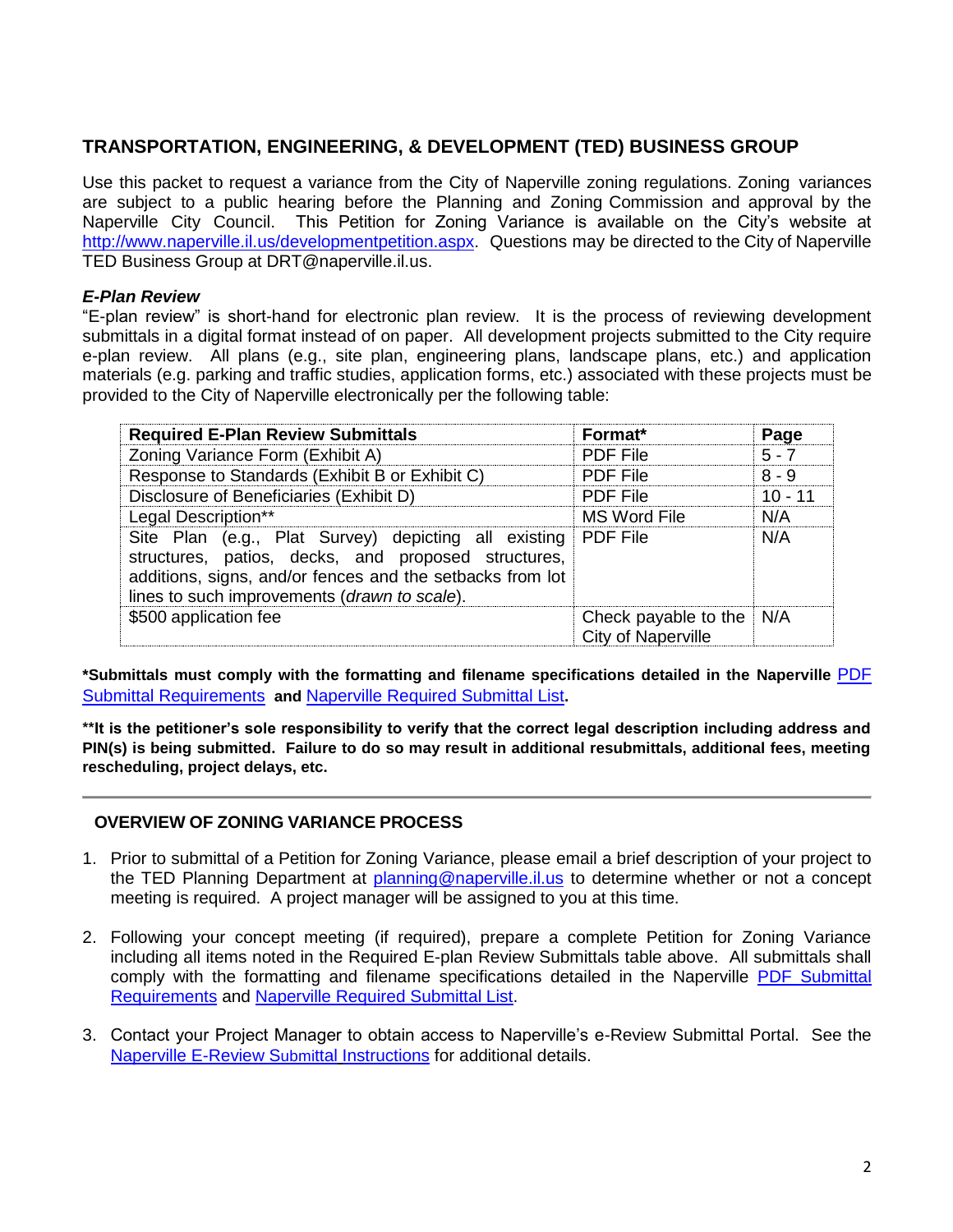

- 4. Electronically submit the complete Petition for Zoning Variance including all items (except for fee) noted in the Required E-plan Review Submittals table above. *Submittals will not be accepted and/or processed until all of the submittal requirements are met.*
- 5. Drop off a check in the amount of \$500 to the Development Services Counter on the 1<sup>st</sup> floor of the Municipal Center, 400 S Eagle Street, or mail it to your Project Manager's attention at City of Naperville, 400 S Eagle Street, Naperville IL 60540.
- 6. Once the completed Petition for Development Approval is accepted, it will be forwarded to City departments (e.g. planning, utilities, engineering, etc.) for review and comment.
- 7. At the conclusion of the review cycle, if all fees have been paid, the Project Manager will transmit the City's technical review comments to the Primary Contact identified on the Zoning Variance Form (see page 6). Comments may necessitate revisions to plans prior to scheduling the project for a Planning and Zoning Commission (PZC) and/or City Council meeting.
- 8. Once department review of the Petition is completed, the project will be scheduled for a public hearing before the Planning and Zoning Commission (PZC). The Petitioner will be notified of the hearing date approximately three weeks in advance. City staff will complete newspaper notification requirements; the Petitioner is required to complete mailed notice and posting of a sign on the property (see [Public](https://www.naperville.il.us/contentassets/f6f4d1b8766c4564bde31277f00f444b/public_hearing_information_packet_2018.docx) Hearing [Information](https://www.naperville.il.us/contentassets/f6f4d1b8766c4564bde31277f00f444b/public_hearing_information_packet_2018.docx) Packet for additional information).
- 9. Following a public hearing and recommendation by the PZC, the case will be scheduled for City Council consideration. The Petitioner will be notified of the City Council date approximately four weeks in advance of the meeting. A summary of the meeting format for the PZC and City Council is provided on the next page of this packet.
- 10. Zoning variances are subject to City Council approval. Permits associated with the variance will only be granted upon City Council approval of the variance request.

#### **EFFECTIVE PERIOD OF APPLICATION**

Please note that Applications for Engineering Approval are only valid for a period of two years from the date of application submission and that all cases will be closed by the City without further notice to the Applicant after the two-year period has expired.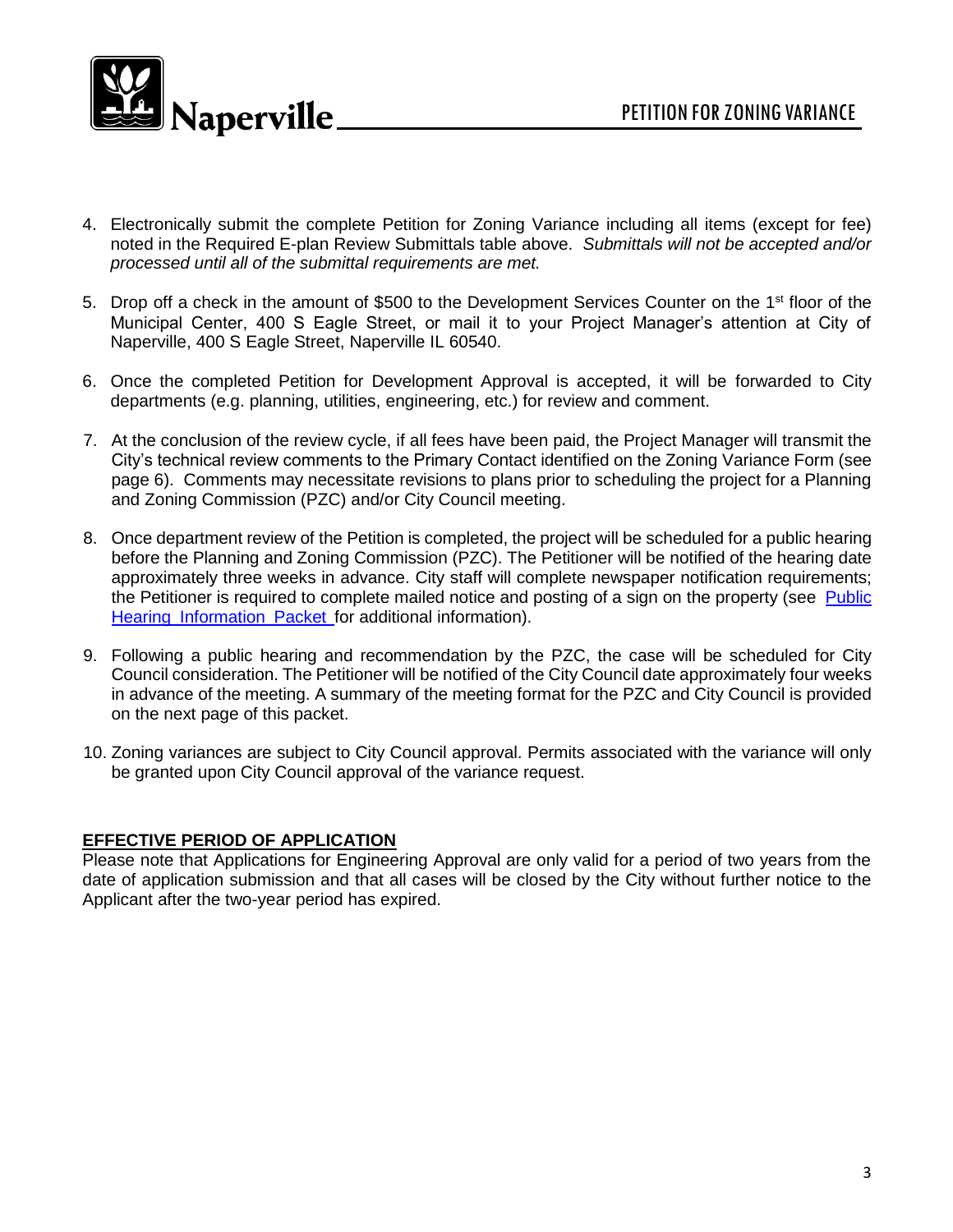

## **SUMMARY OF PUBLIC MEETING FORMAT**

A summary of the meeting format for the Planning and Zoning Commission (PZC) and City Council is provided below. The following is intended to provide a general overview of the format for each meeting; and the role of the Petitioner, City staff, the general public, the PZC, and the City Council. For additional information, please contact your assigned project manager.

### **PLANNING AND ZONING COMMISSION (PZC)**

The Planning and Zoning Commission meeting begins at 7 p.m. (first and third Wednesday's of each month). Prior to the start of the meeting, City staff will be available to provide assistance and answer any questions or concerns. The following is a summary of the meeting format:

- City Staff Presentation At the start of the public hearing City staff will provide a brief overview of the requested variance.
- Petitioner Testimony Following City staff's presentation, the Petitioner, attorney representing the petitioner, and/or consultant(s) will have an opportunity to speak. The extent of the Petitioner's presentations varies by case. The Petitioner may provide a presentation, outline key points, or state that they are available for questions only.
- Public Testimony The public will have an opportunity to provide comments on the case. The PZC Chairman will ask if any member of the audience is present to speak on the case.
- PZC Questions/Comments Following public testimony (if any), the PZC members will discuss the variance request and may address questions to City staff and/or the Petitioner.
- PZC Recommendation The PZC will provide a recommendation at the conclusion of their discussion. The recommendation will be forwarded to City Council for final determination. City staff will confirm a City Council meeting date with the Petitioner following the PZC meeting.

### **CITY COUNCIL**

The City Council meeting begins at 7 p.m. (first and third Tuesday of each month). The Petitioner should arrive prior to 7 p.m. to register with the City Clerk's Office in order to 1) speak on the case; or 2) respond to questions only (i.e., no presentation).

The Petitioner or attorneys representing petitioner(s) may speak on an agenda item first and will be allotted up to 10 minutes. Other speakers who have signed up for the agenda item will be allotted up to three minutes to speak.

For additional information about the Naperville City Council, visit the City's website at www.naperville.il .us /government/ meet -your -city-council .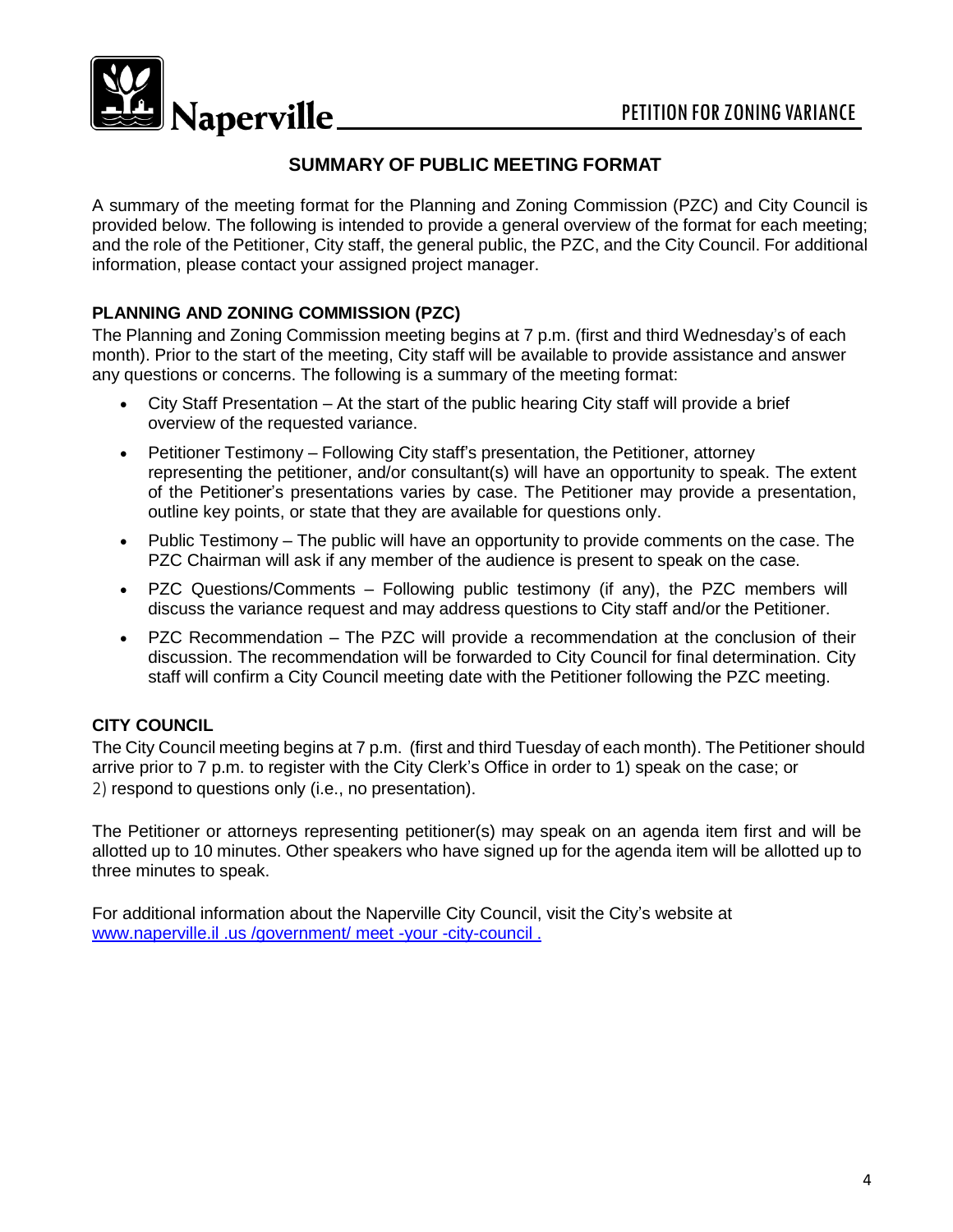| CITY OF NAPERVILLE     |                                                                                                     |                  |
|------------------------|-----------------------------------------------------------------------------------------------------|------------------|
| ZONING VARIANCE FORM   |                                                                                                     | <b>Exhibit A</b> |
|                        |                                                                                                     |                  |
|                        |                                                                                                     |                  |
|                        |                                                                                                     |                  |
|                        |                                                                                                     |                  |
|                        |                                                                                                     |                  |
|                        | CITY:_______________________________STATE:______________________ZIP CODE: ___________________       |                  |
|                        | PHONE: __________________________EMAIL ADDRESS: ________________________________                    |                  |
|                        |                                                                                                     |                  |
|                        |                                                                                                     |                  |
|                        | CITY:________________________________STATE:______________________ZIP CODE: ________________________ |                  |
|                        | PHONE:__________________________EMAIL ADDRESS: _________________________________                    |                  |
|                        |                                                                                                     |                  |
|                        |                                                                                                     |                  |
|                        |                                                                                                     |                  |
|                        | PHONE: __________________________EMAIL ADDRESS: ________________________________                    |                  |
|                        |                                                                                                     |                  |
| <b>IV. OTHER STAFF</b> |                                                                                                     |                  |
|                        |                                                                                                     |                  |
|                        |                                                                                                     |                  |
|                        | PHONE: __________________________EMAIL ADDRESS: ________________________________                    |                  |
|                        |                                                                                                     |                  |
|                        |                                                                                                     |                  |
|                        | PHONE:____________________________EMAIL ADDRESS: _______________________________                    |                  |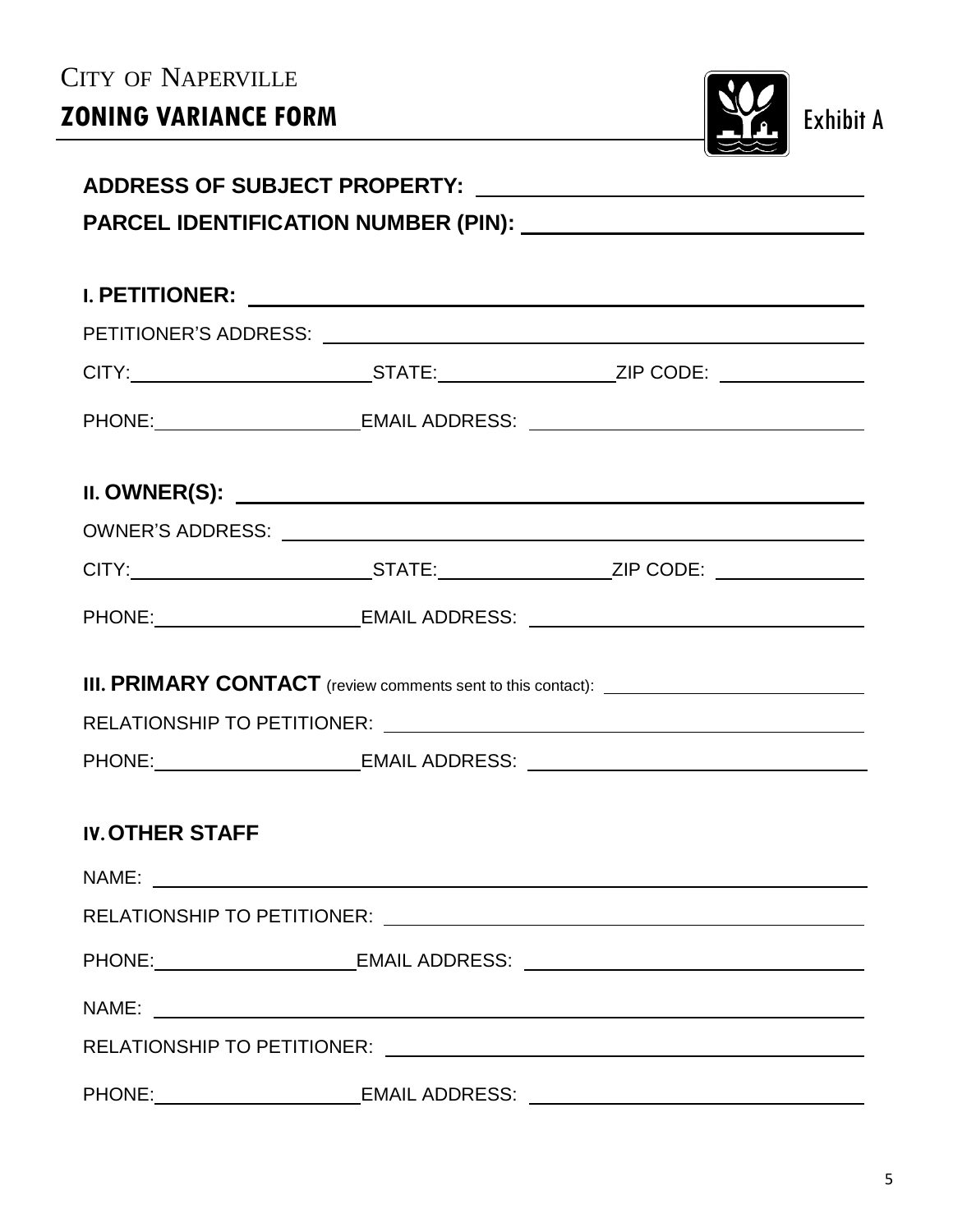# CITY OF NAPERVILLE **ZONING VARIANCE FORM Exhibit A**



# **V.SUBJECT PROPERTY INFORMATION**

ZONING OF PROPERTY:

AREA OF PROPERTY (Acres or sq ft):

DETAILED DESCRIPTION OF VARIANCE (include relevant Section numbers of Municipal Code; attached additional pages if needed):

# **VI. PETITIONER'S SIGNATURE**

I, **I** (Petitioner's Printed Name and Title), being duly sworn, declare that I am duly authorized to make this Petition, and the above information, to the best of my knowledge, is true and accurate.

| (Signature of Petitioner or authorized agent) | (Date) |
|-----------------------------------------------|--------|
|                                               |        |

SUBSCRIBED AND SWORN TO before me this  $\_\_\_\_$  day of  $\_\_\_\_\_\_$ , 20

(Notary Public and Seal)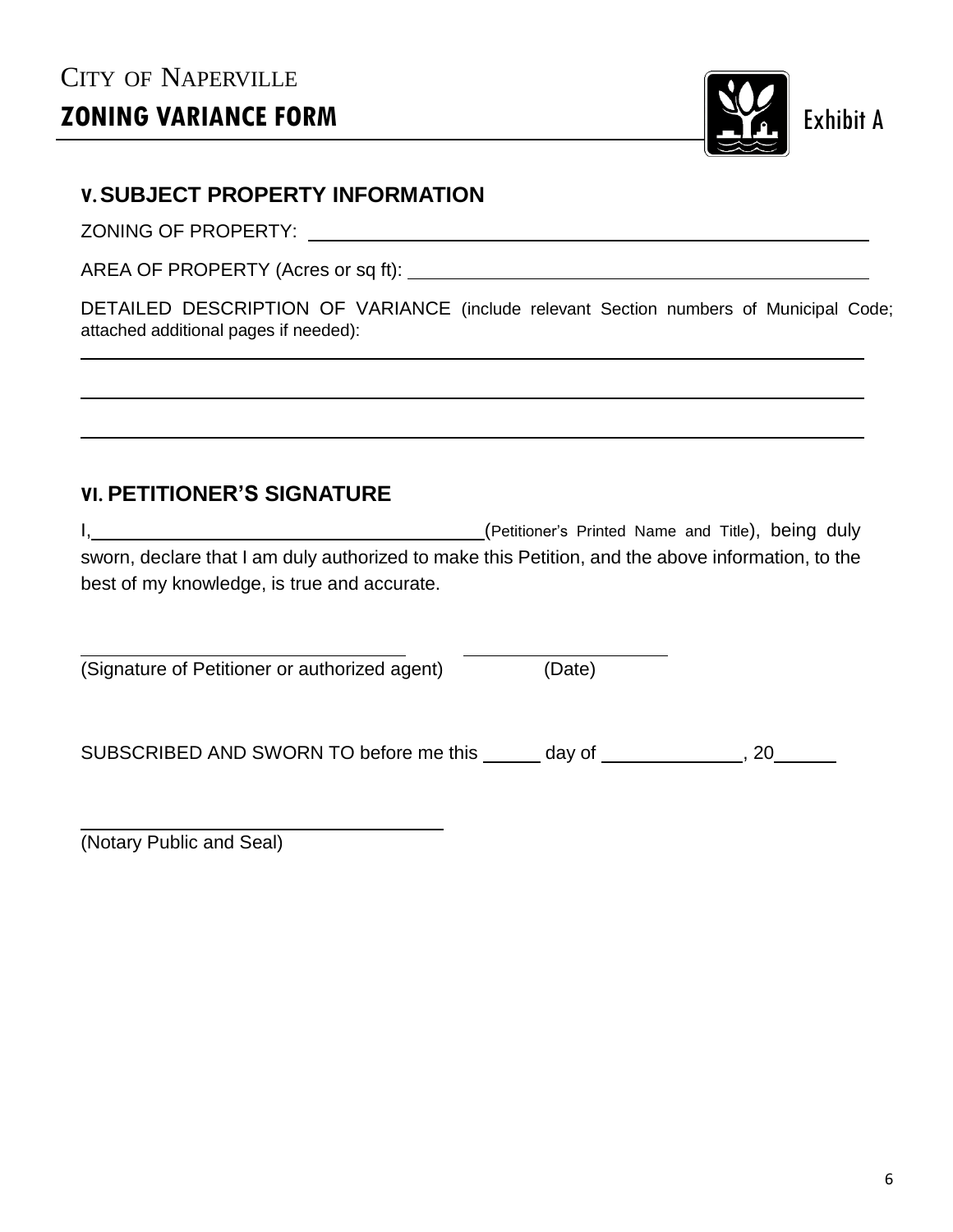# CITY OF NAPERVILLE **ZONING VARIANCE FORM Exhibit A**



# **VII. OWNER'S AUTHORIZATION LETTER**

I/we hereby certify that I/we am/are the owner(s) of the above described Subject Property. I/we am/are respectfully requesting processing and approval of the request(s) referenced in this Petition. I/we hereby authorize the Petitioner listed on this Petition to act on my/our behalf during the processing and presentation of this request(s).

|  | (Signature of 1 <sup>st</sup> Owner or authorized agent) (Signature of 2 <sup>nd</sup> Owner or authorized agent) |
|--|-------------------------------------------------------------------------------------------------------------------|
|--|-------------------------------------------------------------------------------------------------------------------|

(Date) (Date)

1<sup>st</sup> Owner's Printed Name and Title 2

 $2<sup>nd</sup>$  Owner's Printed Name and Title

SUBSCRIBED AND SWORN TO before me this  $\_\_\_$  day of  $\_\_\_\_\_\_$ , 20

(Notary Public and Seal)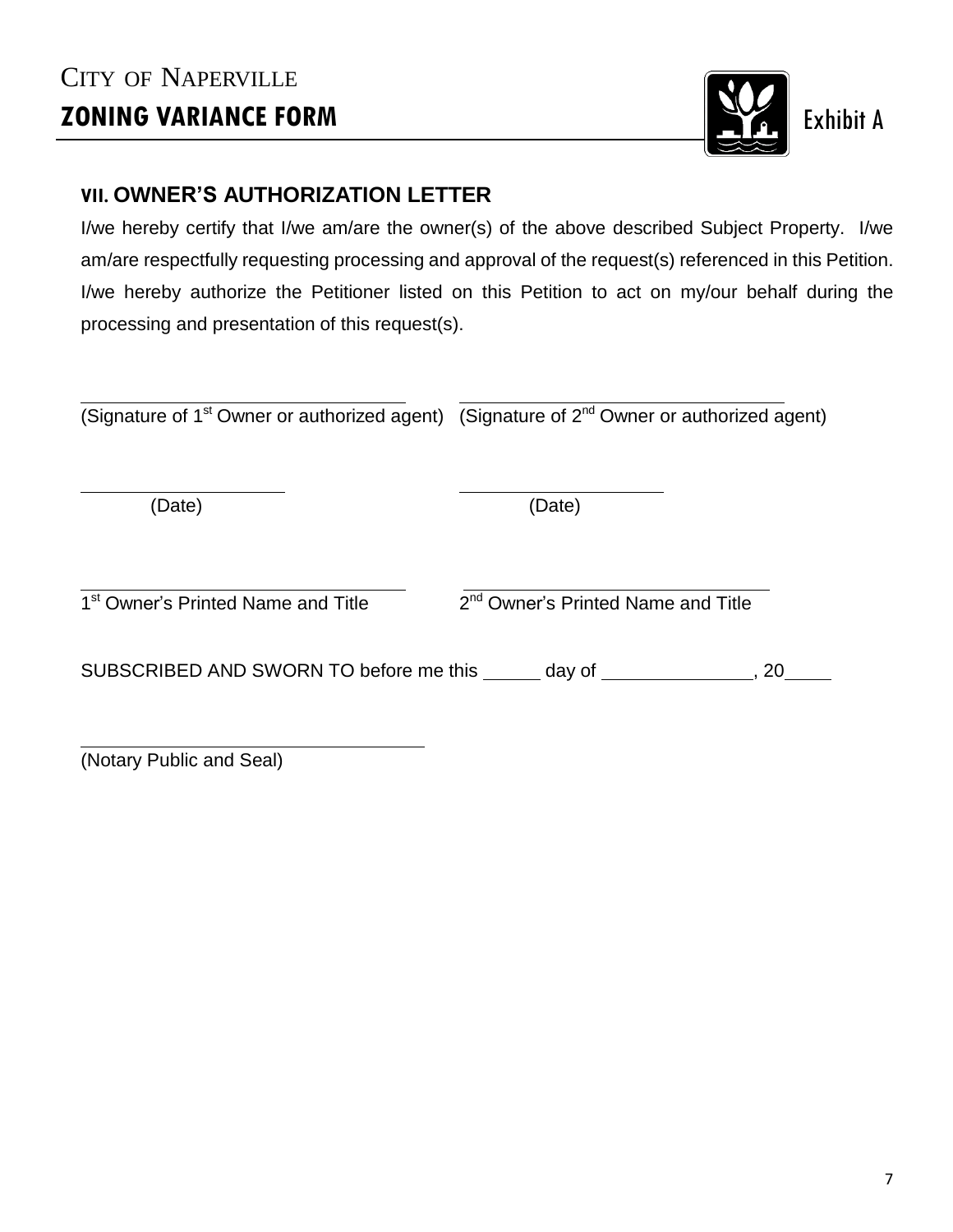# CITY OF NAPERVILLE **PETITION FOR ZONING VARIANCE Exhibit B** Exhibit B



# **REQUIRED VARIANCE STANDARDS**

The Naperville Municipal Code requires a petitioner who is seeking a variance to respond to a set of standards that demonstrate both the need and appropriateness of the variance request. Your response to the standards is forwarded to the Planning and Zoning Commission and City Council for consideration, along with a report prepared by staff, when reviewing your requested variance. It is important to provide thorough responses to each of the standards listed below. To assist in better understanding the intent of each standard, a more detailed explanation for each standard is provided below along with helpful information to consider when preparing your responses.

### **EXHIBIT 1: Section 6-3-6:2: Standards for Granting a Zoning Variance and/or Sign Variance**

1. The variance is in harmony with the general purpose and intent of this Title and the adopted comprehensive master plan; and

*Explanation: The Zoning Code seeks to improve and protect the public health, safety, comfort, convenience, and* general welfare of the people by establishing a uniform set of rules applicable to each zoning district. A variance is a request to deviate from the standard rules. In this response, you should provide an explanation as to how the overall intent of the zoning code (see [Purpose](https://library.municode.com/il/naperville/codes/code_of_ordinances?nodeId=TIT6ZORE_CH1ZOTIPUDE) and Intent of the Zoning Code) and the comprehensive master plan (see City's [website\)](https://www.naperville.il.us/projects-in-naperville/comprehensive-master-plan/) will still be maintained if the specific variance you are requesting is granted.

2. Strict enforcement of this Title would result in practical difficulties or impose exceptional hardships due to special and unusual conditions which are not generally found on other properties in the same zoning district; and

Explanation: Explain how your property is different from others that are zoned and used in a similar manner (i.e., other residential lots) and how these differences make it difficult to comply with the standard code requirements. For example, the location of a mature tree on your property may make it difficult to build an addition onto your home in a location that complies with required setbacks. As a result, you may be seeking a variance to locate a portion of the addition within the required setback in order to preserve the tree. In this case, the tree presents a special condition and unusual hardship for your property that makes compliance with the code difficult. Per the code, hardships should not be self-imposed (i.e., "I would simply like a bigger addition than permitted") and should *not be financially based (i.e., "It will be too costly to build in compliance with the Code").* 

#### 3. The variance, if granted, will not alter the essential character of the neighborhood and will not be a substantial detriment to adjacent property.

*Explanation: Provide details as to how the requested variance, if granted, will not significantly impact the surrounding properties and neighborhood. Questions to ask yourself when preparing this response may include:* Will the variance result in an improvement that is out of character or inconsistent with surrounding properties? Will *abutting properties be impacted by the variance I am requesting? Ifso, what considerations/alterations/conditions have been made to protect the adjacent properties from the proposed improvement? Are other properties in the immediate area improved in a similar manner?*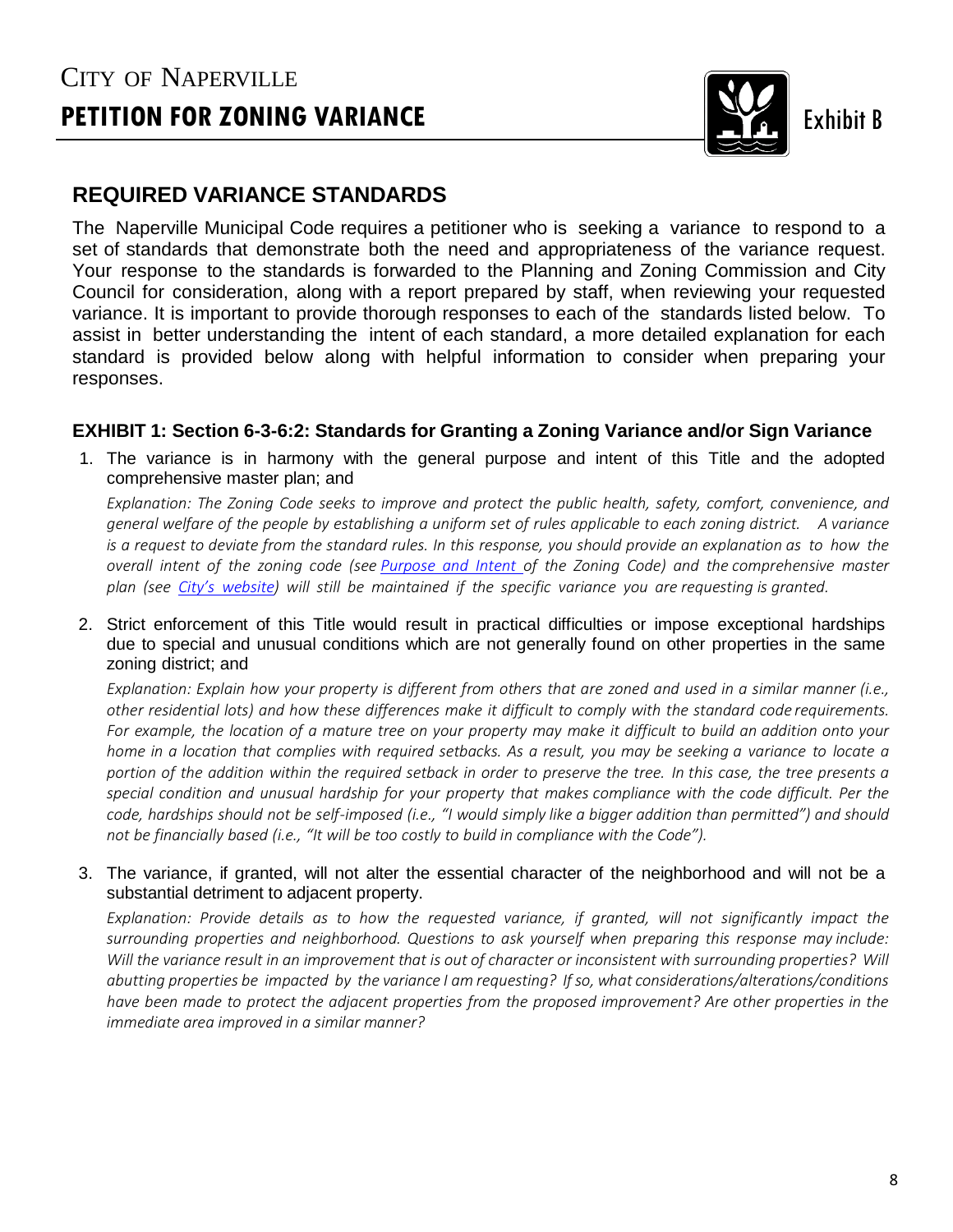

# **REQUIRED PUD DEVIATION STANDARDS**

The Naperville Municipal Code requires a petitioner who is seeking a variance to respond to a set of standards that demonstrate both the need and appropriateness of the variance request. Your response to the standards is forwarded to the Planning and Zoning Commission and City Council for consideration, along with a report prepared by staff, when reviewing your requested variance. It is important to provide thorough responses to each of the standards listed below. To assist in better understanding the intent of each standard, a more detailed explanation for each standard is provided below along with helpful information to consider when preparing your responses.

## **EXHIBIT 2: Section 6-4-3:12.1: Standards for Approving a PUD Deviation**

1. Whether the requested deviation would undermine the intent and purpose of the underlying zoning district; and

*Explanation: The purpose of a Planned Unit Development (PUD) is to provide an alternate under which land can be* developed with innovation, imagination, and creative architectural design. The objective of a PUD is to encourage a higher level of design and amenity than is possible to achieve under otherwise standards zoning regulations. With all PUD's, the underlying zoning district still remains in place and many of the associated zoning regulations continue to apply to the development and redevelopment of land and properties within the PUD. In this response, *you should provide details as to why and/or how the deviation will still maintain the overall intention of the underlying zoning district.* 

2. Whether the requested deviation would be a detriment to the provision of municipal services and infrastructure; and

Explanation: Explain how the request to vary from the approved PUD, if approved, will not significantly impact the delivery of public services. Your response should demonstrate that the deviation will not interfere with the City's *ability to provide services; such as traffic control and management, water and sanitary services, maintenance of public space and facilities, etc.*

3. Whether the requested deviation would contribute a planned unit development which offers a superior level of design, amenity enhancement, or environmental benefit; or would enhance community vitality through the inclusion of attainable or barrier free housing.

Explanation: Explain how the deviation from the PUD requirements will still maintain the integrity of the planned development's superior design, amenities, or environmental benefits; or further the City's character by the inclusion of attainable housing (if applicable to the requested deviation). Questions to ask yourself when preparing this response may include: will the deviation result in an improvement that is out of character or inconsistent with *the remainder of the development? If so, what considerations/alterations/ conditions have been made to protect the PUD from the proposed improvement? Are there similar improvements within the immediate area improved in a similar manner?*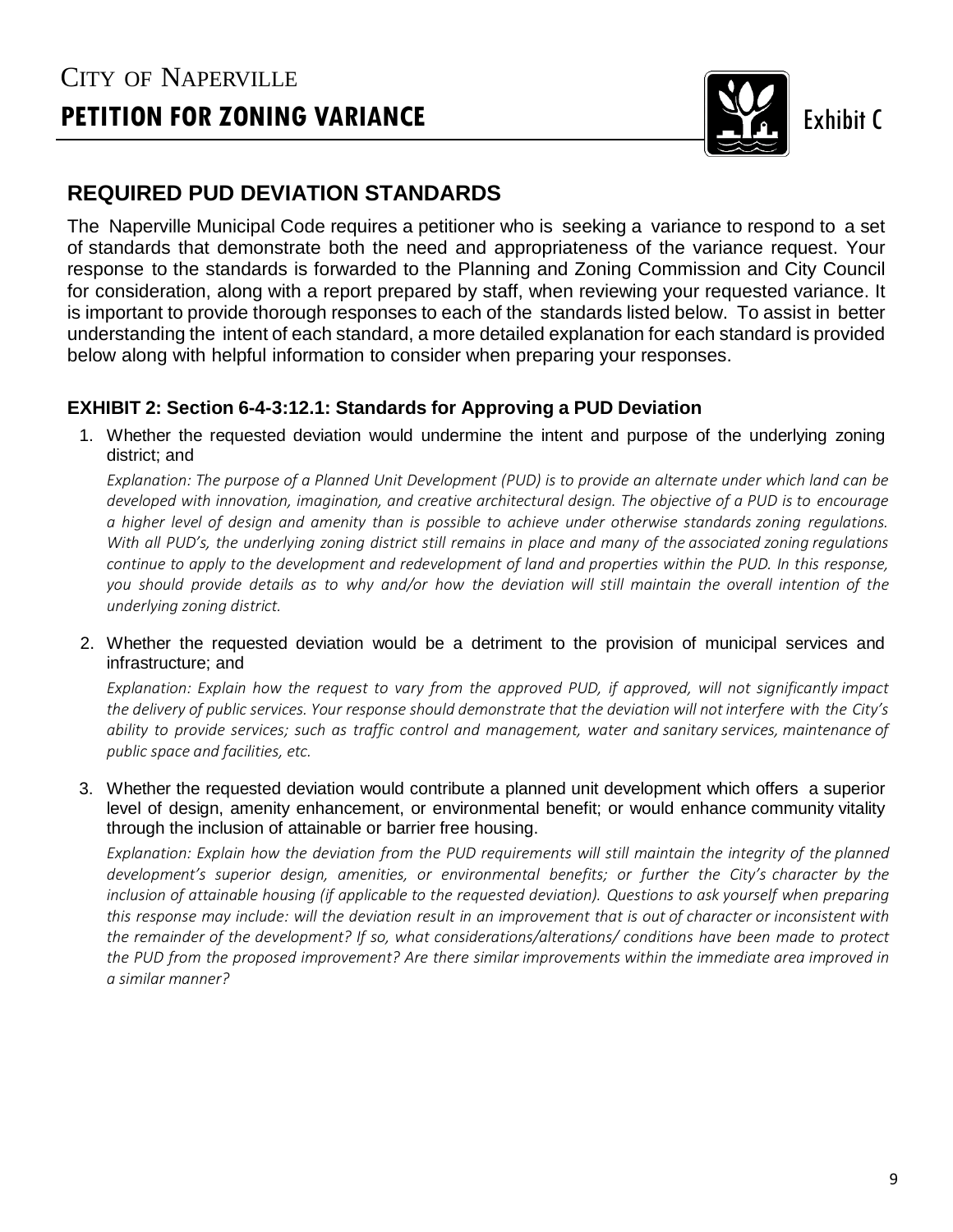#### **CITY OF NAPERVILLE PETITIONER/APPLICANT** - DISCLOSURE OF BENEFICIARIES

In compliance with Title 1 (Administrative), Chapter 12 (Disclosure of Beneficiaries) of the Naperville Municipal Code ("Code"), as amended, the following disclosures are required when any person or entity applies for permits, licenses, approvals, or benefits from the City of Naperville unless they are exempt under 1-12-5:2 of the Code. Failure to provide full and complete disclosure will render any permits, licenses, approvals or benefits voidable by the City.

1. Petitioner: Address:

2. Nature of Benefit sought:

3. Nature of Petitioner (select one):

Individual

Corporation

Land Trust/Trustee Trust/Trustee h

Limited Liability Corporation (LLC) Sole Proprietorship

Partnership

Joint Venture

- 4. If Petitioner is an entity other than described in Section 3, briefly state the nature and characteristics of Petitioner:
- 5. If your answer to Section 3 was anything other than "Individual", please provide the following information in the space provided on page 9 (or on a separate sheet):
	- **Limited Liability Corporation (LLC):** The name and address of all members and managing members, as applicable. If the LLC was formed in a State other than Illinois, confirm that it is registered with the Illinois Secretary of State's Office to transact business in the State of Illinois.
	- **Corporation:** The name and address of all corporate officers; the name and address of every person who owns five percent (5%) or more of any class of stock in the corporation; the State of incorporation; the address of the corporation's principal place of business. If the State of incorporation is other than Illinois, confirm that the corporation is registered with the Illinois Secretary of State's Office to transact business in the State of Illinois.
	- **Trust or Land Trust:** The name, address and interest of all persons, firms, corporations or other entities who are the beneficiaries of such trust.
	- **Partnerships:** The type of partnership; the name and address of all general and limited partners, identifying those persons who are limited partners and those who are general partners; the address of the partnership's principal office; and, in the case of a limited partnership, the county where the certificate of limited partnership is filed and the filing number.
	- **Joint Ventures:** The name and address of every member of the joint venture and the nature of the legal vehicle used to create the joint venture.
	- **Sole Proprietorship:** The name and address of the sole proprietor and any assumed name.
	- **Other Entities:** The name and address of every person having a proprietary interest, an interest in profits and losses or the right to control any entity or venture not listed above.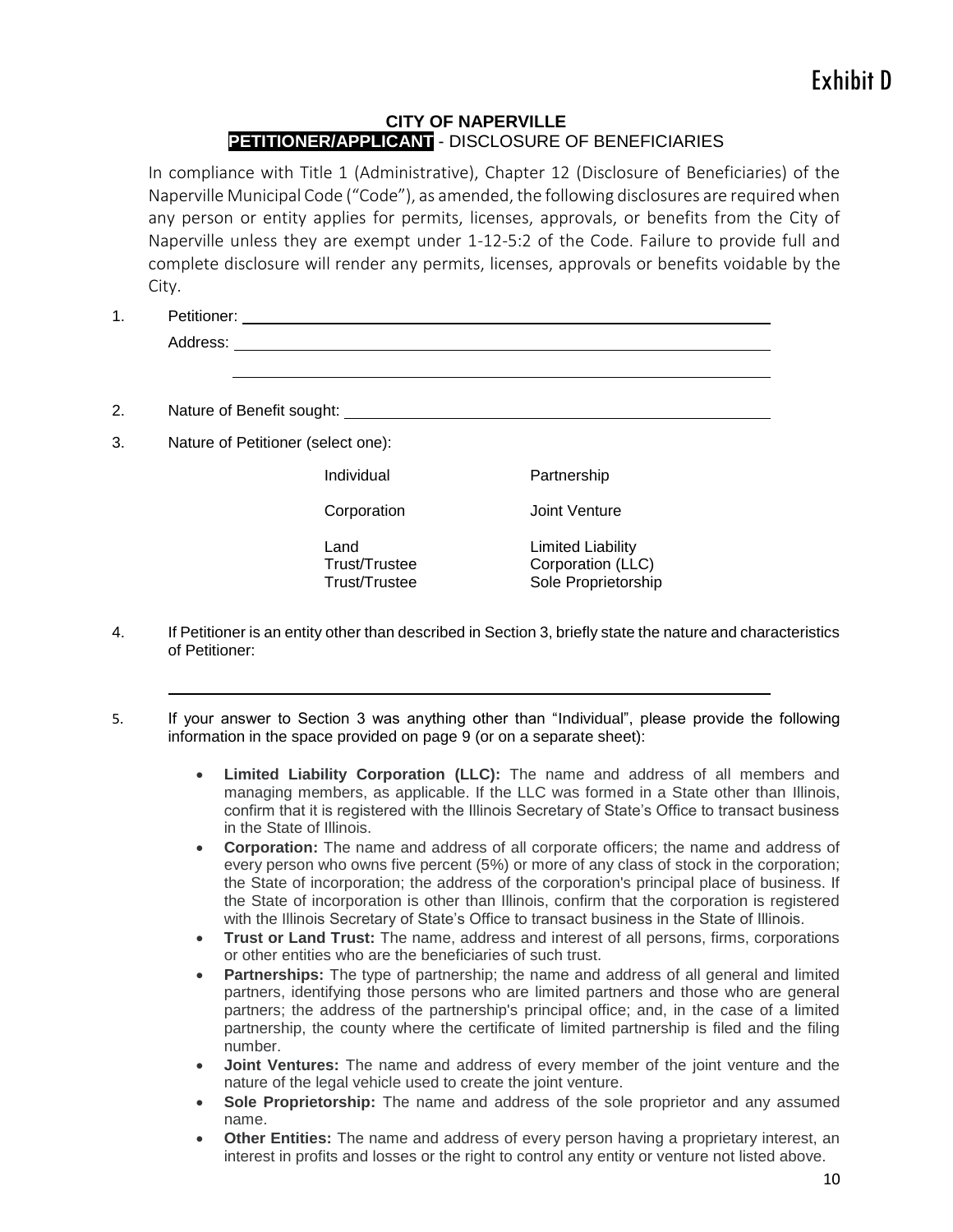# Exhibit D

| 6. | Name, address and capacity of person making this disclosure on behalf of the Petitioner:                                                                                 |  |
|----|--------------------------------------------------------------------------------------------------------------------------------------------------------------------------|--|
|    | <u> 1989 - Johann Stoff, amerikansk politiker (* 1908)</u>                                                                                                               |  |
|    | <b>VERIFICATION</b>                                                                                                                                                      |  |
|    | this disclosure, that I have read the above and foregoing Disclosure of Beneficiaries, and that the<br>statements contained therein are true in both substance and fact. |  |
|    | Signature: <u>Contract Communication</u> Contract Communication Communication Communication Communication Communication                                                  |  |
|    | Subscribed and Sworn to before me this _____ day of ________________, 20________.                                                                                        |  |
|    | Notary Public and seal                                                                                                                                                   |  |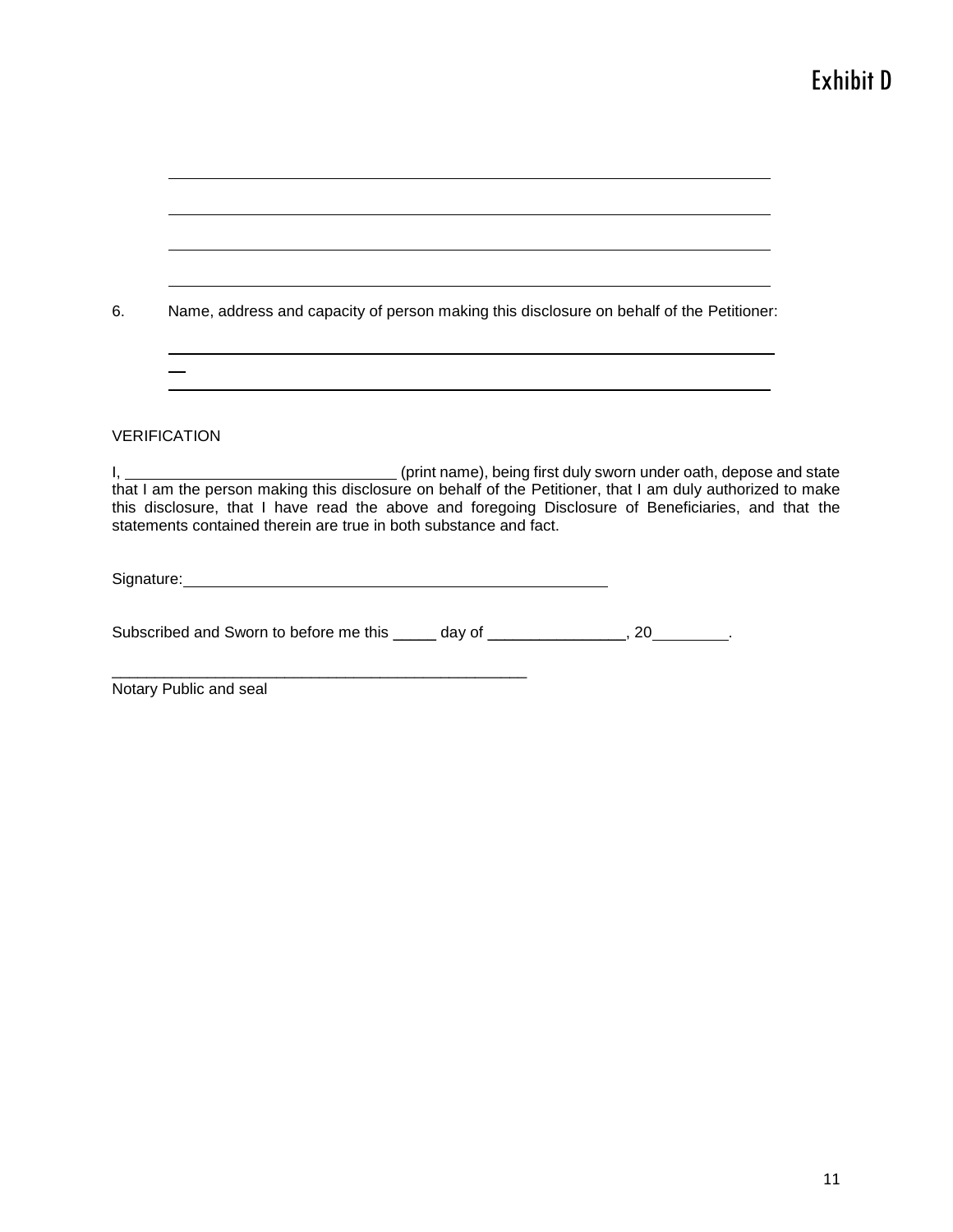#### **CITY OF NAPERVILLE PROPERTY OWNER** - DISCLOSURE OF BENEFICIARIES

In compliance with Title 1 (Administrative), Chapter 12 (Disclosure of Beneficiaries) of the Naperville Municipal Code ("Code"), as amended, the following disclosures are required when any person or entity applies for permits, licenses, approvals, or benefits from the City of Naperville unless they are exempt under 1-12-5:2 of the Code. Failure to provide full and complete disclosure will render any permits, licenses, approvals or benefits voidable by the City.

2. Owner:

```
Address:
```
7. Nature of Benefit sought: 2008 2009 2012 2022 2023 2024 2022 2023 2024 2022 2023 2024 2022 2023 2024 2022 2023 2024 2022 2023 2024 2022 2023 2024 2022 2023 2024 2022 2023 2024 2022 2023 2024 2023 2024 2025 2027 2028 202

8. Nature of Owner (select one):

Individual

Corporation

Land Trust/Trustee Trust/Trustee h Joint Venture Limited Liability

Partnership

Corporation (LLC) Sole Proprietorship

- 9. If Owner is an entity other than described in Section 3, briefly state the nature and characteristics of Owner:
- 10. If your answer to Section 3 was anything other than "Individual", please provide the following information in the space provided on page 9 (or on a separate sheet):
	- **Limited Liability Corporation (LLC):** The name and address of all members and managing members, as applicable. If the LLC was formed in a State other than Illinois, confirm that it is registered with the Illinois Secretary of State's Office to transact business in the State of Illinois.
	- **Corporation:** The name and address of all corporate officers; the name and address of every person who owns five percent (5%) or more of any class of stock in the corporation; the State of incorporation; the address of the corporation's principal place of business. If the State of incorporation is other than Illinois, confirm that the corporation is registered with the Illinois Secretary of State's Office to transact business in the State of Illinois.
	- **Trust or Land Trust:** The name, address and interest of all persons, firms, corporations or other entities who are the beneficiaries of such trust.
	- **Partnerships:** The type of partnership; the name and address of all general and limited partners, identifying those persons who are limited partners and those who are general partners; the address of the partnership's principal office; and, in the case of a limited partnership, the county where the certificate of limited partnership is filed and the filing number.
	- **Joint Ventures:** The name and address of every member of the joint venture and the nature of the legal vehicle used to create the joint venture.
	- **Sole Proprietorship:** The name and address of the sole proprietor and any assumed name.
	- **Other Entities:** The name and address of every person having a proprietary interest, an interest in profits and losses or the right to control any entity or venture not listed above.